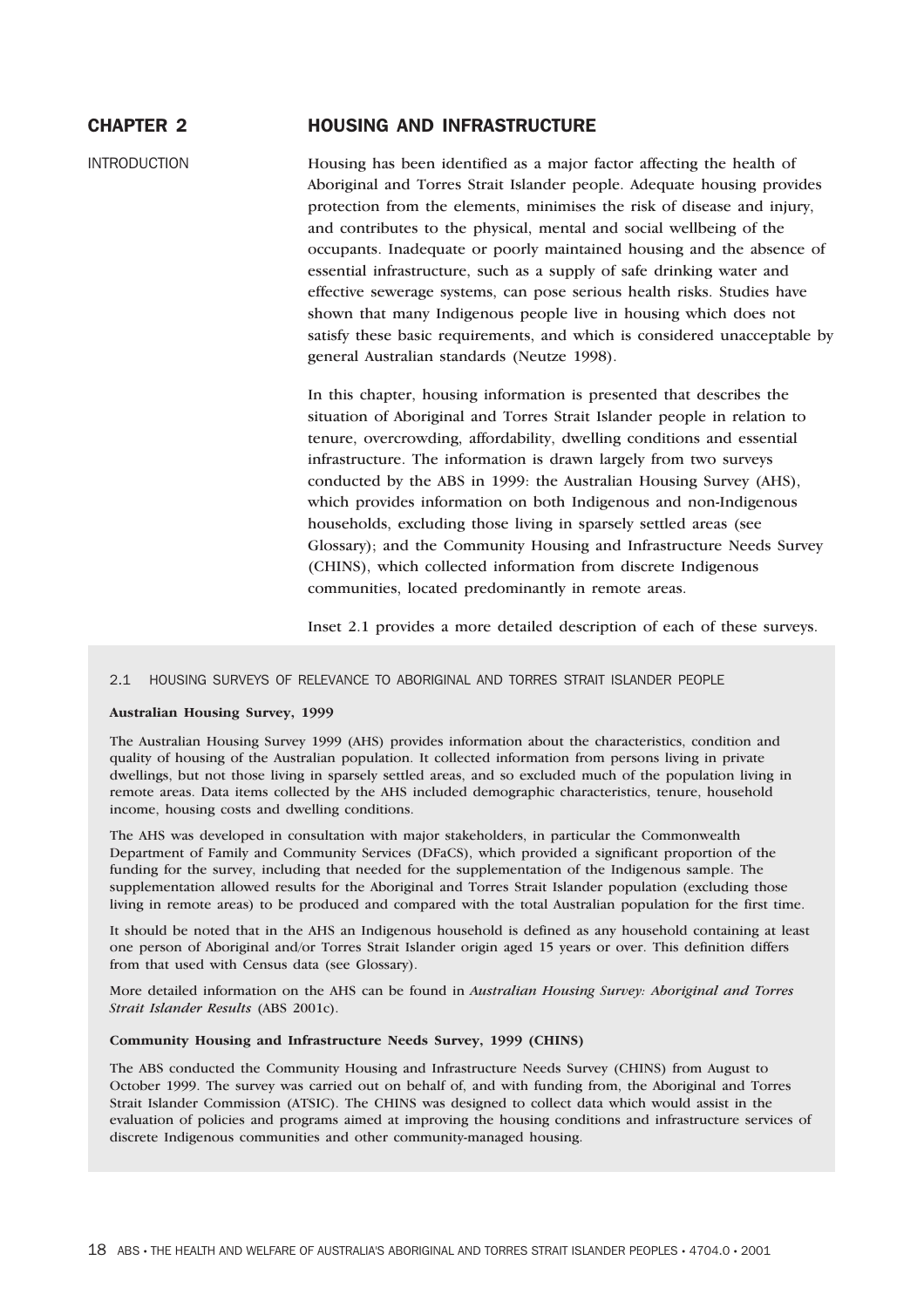## 2.1 HOUSING SURVEYS OF RELEVANCE TO ABORIGINAL AND TORRES STRAIT ISLANDER PEOPLE *continued*

The CHINS collected data from all known Indigenous housing organisations and discrete Indigenous communities, including those located in urban and sparsely populated areas. Data included details of the current housing stock, management practices and financial arrangements of organisations that provided housing to Aboriginal and Torres Strait Islander people. Other information collected related to housing and infrastructure services such as water, power and sewerage systems, and the extent of community access to facilities such as education and health services.

Details of the results of the 1999 CHINS are available in *Housing and Infrastructure in Aboriginal and Torres Strait Islander Communities, Australia, 1999* (ABS 2000f).

#### Two important concepts used in CHINS were:

*Reported usual population:* The number of people, Indigenous and non-Indigenous, who usually reside in a community and whose main, or only, residence is that community. In this context 'residence' means the community in which a person resides, or intends to reside, for at least six months. Community populations were reported by key members of housing organisations and communities.

*Discrete Indigenous community* refers to a geographical location with a physical or legal boundary, that is inhabited, or intended to be inhabited, predominantly by Indigenous people, and which contains housing and infrastructure that are owned or managed on a community basis.

The 1999 CHINS was not the first survey carried out on Indigenous community housing and infrastructure. In 1992, ATSIC commissioned the Housing and Community Infrastructure Needs Survey (HCINS), which collected housing and infrastructure information from Aboriginal and Torres Strait Islander people across Australia. However, the data collection methods employed varied between States and Territories, affecting attempts to aggregate the data at a national level. There were also differences between the methodologies and definitions used in the 1992 HCINS and the 1999 CHINS, which prevent comparisons between the results of the two surveys being made. An ABS technical note discussing these issues in more detail will be included in the 2001 edition of *Housing and Infrastructure in Aboriginal and Torres Strait Islander Communities, Australia, 2001* (ABS Cat. no. 4710.0).

The CHINS 2001 collected information which will allow housing conditions, community infrastructure and access to services, to be compared for 1999 and 2001.

## CHARACTERISTICS OF INDIGENOUS HOUSEHOLDS

Homelessness Aboriginal and Torres Strait Islander people generally do not have the same levels of access to affordable, secure housing as other Australians. This can be the result of low income levels, discrimination on the part of landlords and rental agencies or a lack of suitable housing. Additionally, some Indigenous people leave their homes for long periods to fulfil cultural obligations and this may lead to the loss of a permanent dwelling (AIHW 1999a).

> Differing definitions and concepts of homelessness, combined with problems in collecting data about homeless people, make it difficult to accurately estimate the number of homeless people in Australia. There are, however, five general situations, representing points on a continuum of circumstances, which provide a useful basis for defining homelessness:

- **I** living on the street;
- living in crisis accommodation;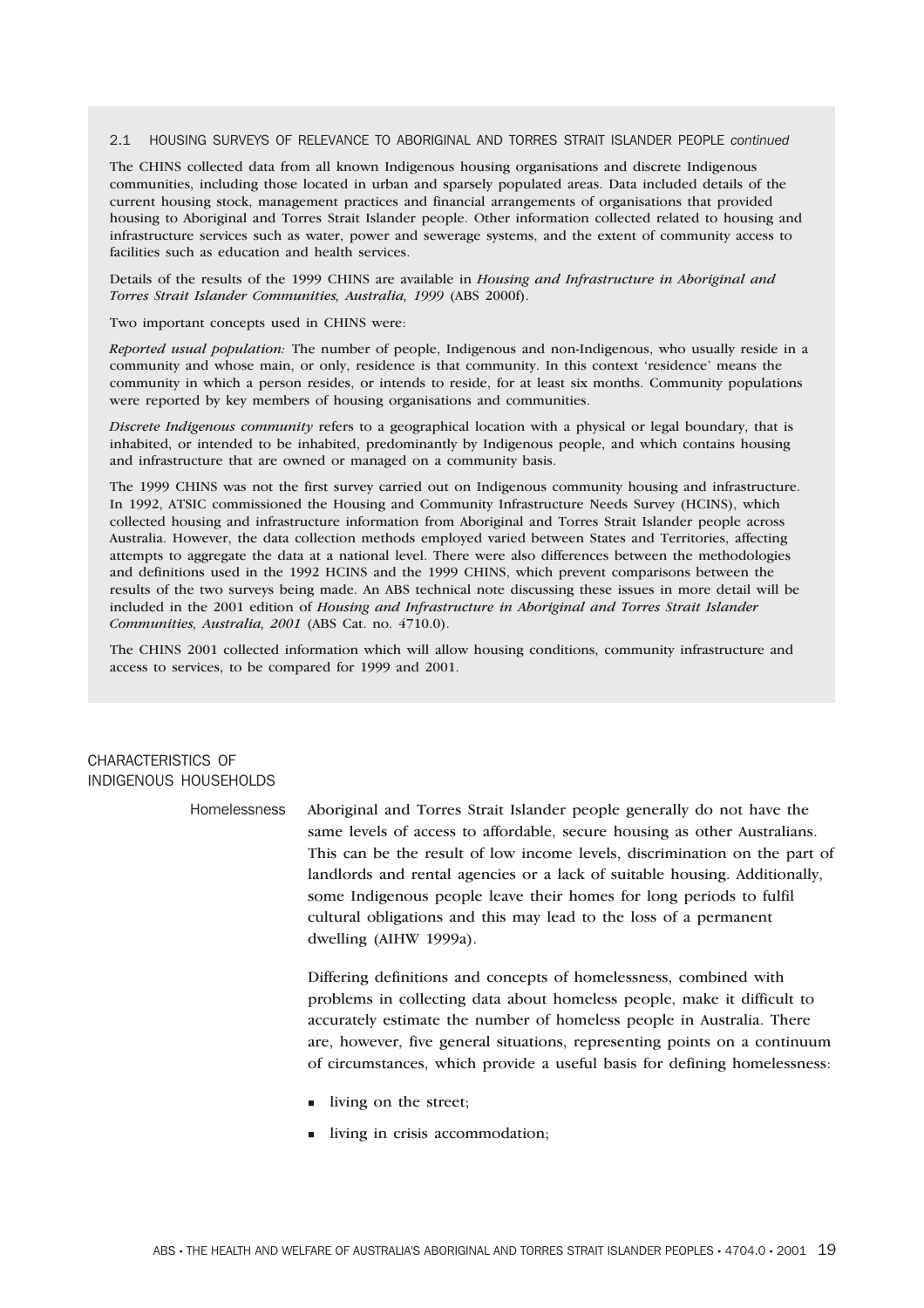- Homelessness *continued* -**I** living in temporary arrangements without security of tenure (e.g. staying with friends or relatives, living in squats, improvised dwellings or boarding houses);
	- living in unsafe family circumstances; and
	- living on very low incomes and facing extraordinary expenses or personal crisis (AIHW 1999a, pp. 297–298).

One measure of homelessness can be obtained from Census data which records people as living in 'improvised dwellings', a category which includes sheds, humpies, tents (other than in caravan parks) and park benches. It should be noted that census data are likely to underestimate the number of people without adequate housing because people staying with friends or relatives, or in shelters are not counted as 'homeless' (ABS & AIHW 1999).

On the night of the 1996 Census, 19,579 people reported that they were living in improvised dwellings. Just over 95% reported that they were at their usual address (see Glossary, 'usual residence'), and half reported that they were of Aboriginal or Torres Strait Islander origin (Chamberlain 1999).

There were over 5,800 households in improvised dwellings, just under a third (31%) of which were Indigenous households (see Glossary). Indigenous households in improvised dwellings were, on average, much larger than other households in similar circumstances, with 4.9 people per household, compared with 2.0 people per household for other households (ABS & AIHW 1999).

The 1999 CHINS identified a total of 2,284 'occupied temporary dwellings', including caravans, tin sheds without dividing walls, 'humpies', 'dongas' and other makeshift shelters, in discrete Indigenous communities. These temporary dwellings were occupied by 7,954 people, representing 7% of the total population of all discrete Indigenous communities. Almost all (92%) of those living in temporary dwellings were reported to be in need of permanent housing (ABS 2000f).

Overcrowding Overcrowded living conditions increase the risk of the spread of infectious diseases such as meningococcal disease, rheumatic fever, tuberculosis and respiratory infections (Waters 2001). An analysis of 1996 Census data by Jones 1999, found that Aboriginal and Torres Strait Islander people experience overcrowded living conditions more commonly than other Australians (see Glossary). His analysis showed that at the time of the 1996 Census, 10% of Indigenous family and group households in major urban areas were overcrowded. Similarly, 15% in other urban areas were overcrowded, and 27% in rural areas. Comparable non-Indigenous proportions were 4% for major urban areas and 3% for both other urban and rural areas. The Jones study also estimated that the average number of additional bedrooms required per overcrowded Indigenous household was 1.9, compared with 1.2 for overcrowded non-Indigenous households. Average bedroom need per overcrowded Indigenous household for rural areas was double that for major urban areas (2.6 compared with 1.3) (Jones 1999).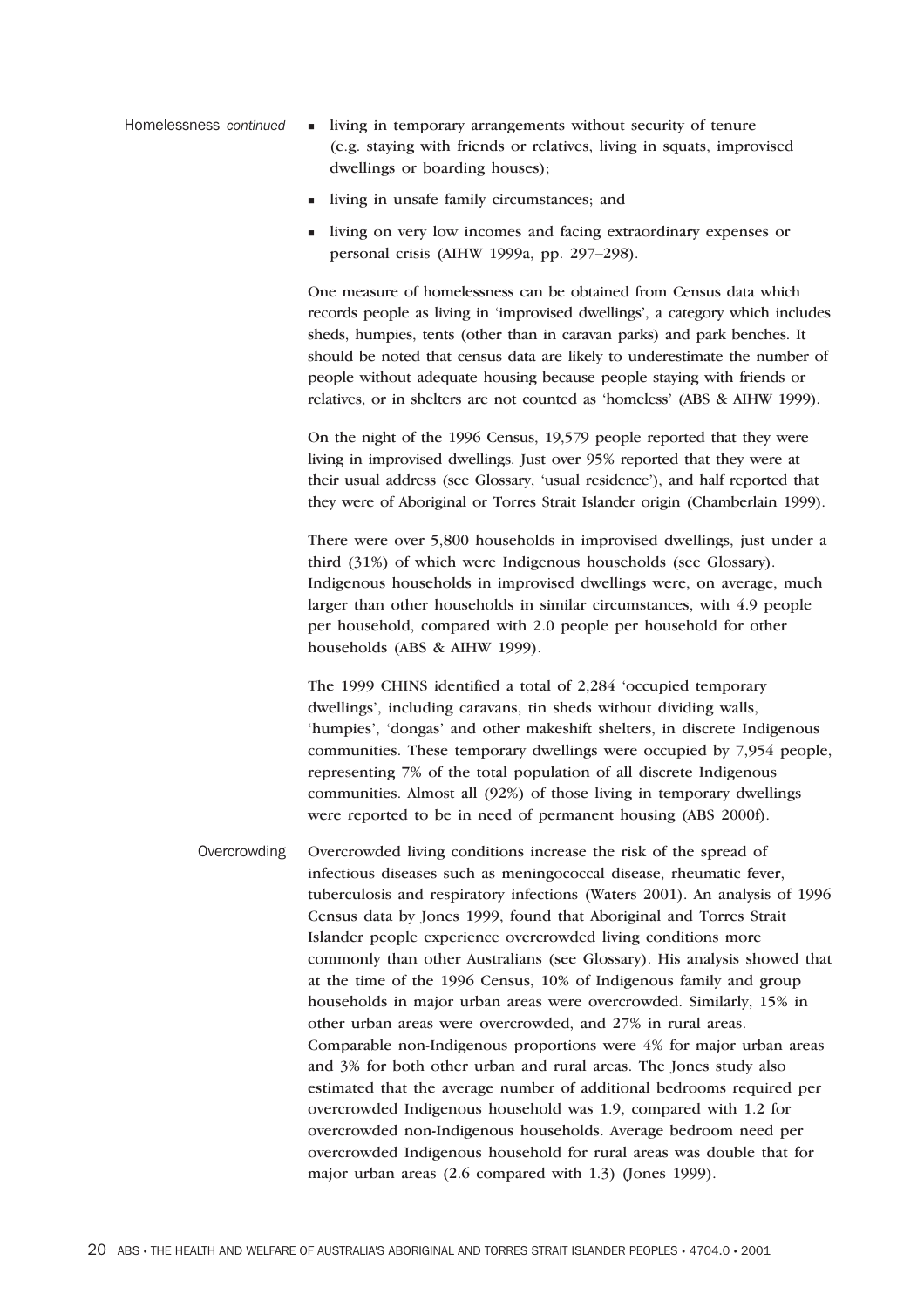Overcrowding *continued* Housing for Indigenous people, particularly that in rural and remote areas, often suffers from construction and design problems. These problems may result in the need for the occupants to reside temporarily with friends or relatives, which can cause overcrowding and increased stress on infrastructure and facilities (Commonwealth, State and Territory Housing Ministers' Working Group on Indigenous Housing 1999). Similarly, visitors to a household or community can cause temporary overcrowding. Results from the 1999 CHINS showed that 79% of discrete Indigenous communities, with reported usual resident populations of 50 or more, reported population increases in the previous 12 months due to visitors for periods of two weeks or more. A quarter of all communities reported increases of a size similar to, or greater than, their usual population. The most common reasons given for these increases were cultural or ceremonial obligations and visiting during holiday periods (ABS 2000f).

> In the absence of a universally accepted standard for the measurement of overcrowding, methods vary from survey to survey (see Glossary). The 1999 AHS employed the Canadian National Occupancy Standard, which is based upon the number of bedrooms in a dwelling, the number of usual residents in the household, and factors such as the age, gender and the relationships of the occupants. The AHS reported 13% of Indigenous households in non-sparsely settled areas did not have enough bedrooms to meet their needs, compared with 4% of non-Indigenous households (see graph 2.2).



2.2 HOUSING UTILISATION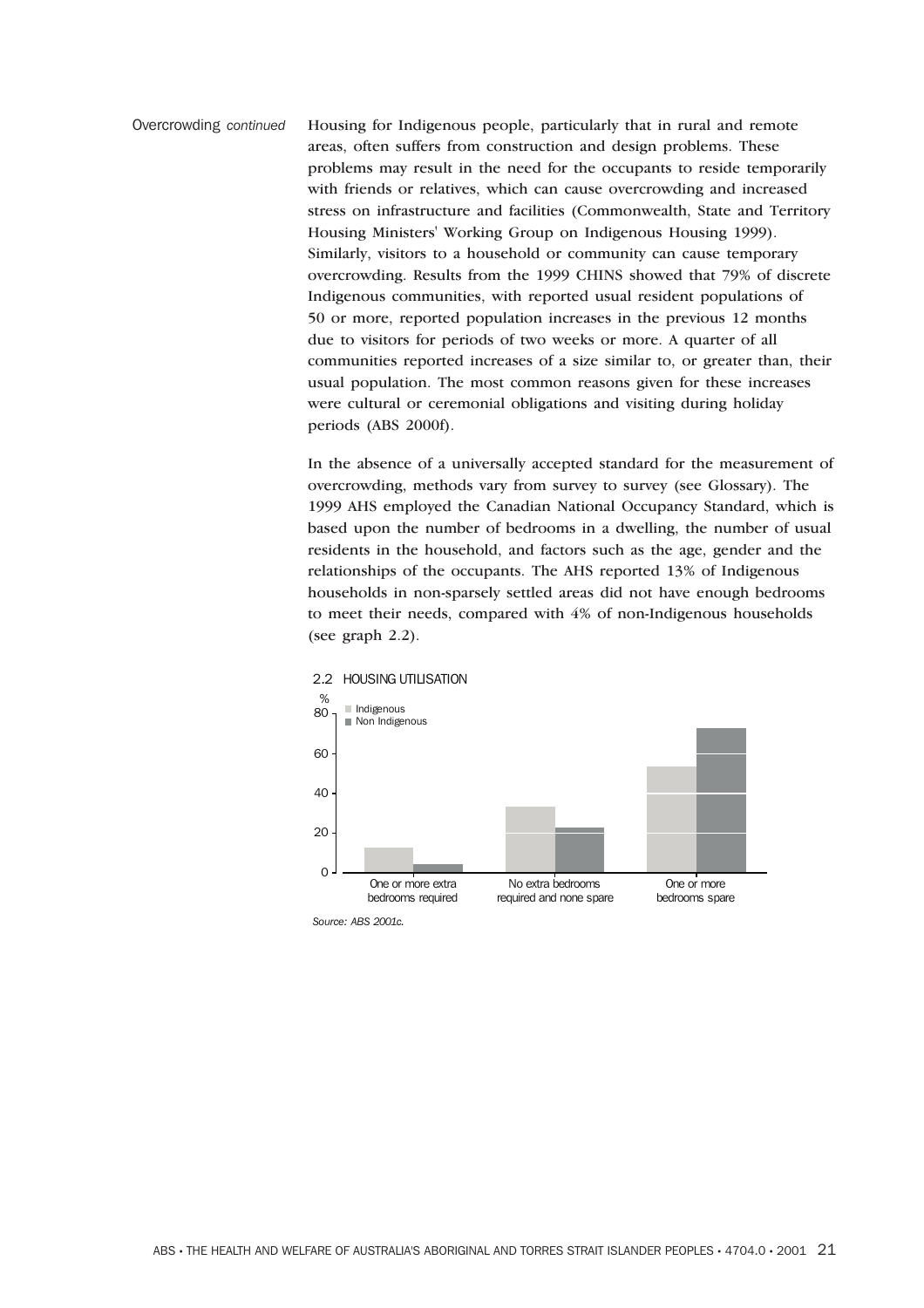Housing tenure Home ownership is not always relevant to the needs of Aboriginal and Torres Strait Islander people, particularly those living in remote communities, where housing is often community owned. However, the 1999 AHS found that even in non-sparsely settled areas, Indigenous people are less likely than other Australians to own their own homes. The survey found that 58% of Indigenous households in non-sparsely settled areas were renting their home, while 39% were home owners. In comparison, 27% of non-Indigenous households rented and 70% were home owners. Indigenous households were more likely to rent from a State housing commission than a private landlord, whereas the opposite was true for non-Indigenous renter households.

> Home ownership in Australia generally increases with age and, since the Indigenous population has a younger age structure than the non-Indigenous population, it is necessary to age-standardise the data before comparing housing tenure in the two populations.

Graph 2.3 presents age-standardised data, based on the age of the household reference person (see Glossary). It shows that non-Indigenous households in non-sparsely settled areas were over 1.5 times more likely to be home owners than Indigenous households (71% and 45%, respectively), and that non-Indigenous households were twice as likely as Indigenous households to be owners without a mortgage. Indigenous households were over 1.5 times more likely to rent their homes (44%, compared with 27% of non-Indigenous households).



2.3 HOUSEHOLDS BY TENURE TYPE(a)(b)

The 1999 CHINS reported a total of 16,159 permanent dwellings in 1,291 discrete Indigenous communities, predominantly located in remote and very remote areas of Australia. Most (91%) of these dwellings were owned or managed by Indigenous community organisations. Of the remainder, 6% were rented from a State housing authority and 3% were privately owned or owned and managed by non-Indigenous organisations (ABS 2000f).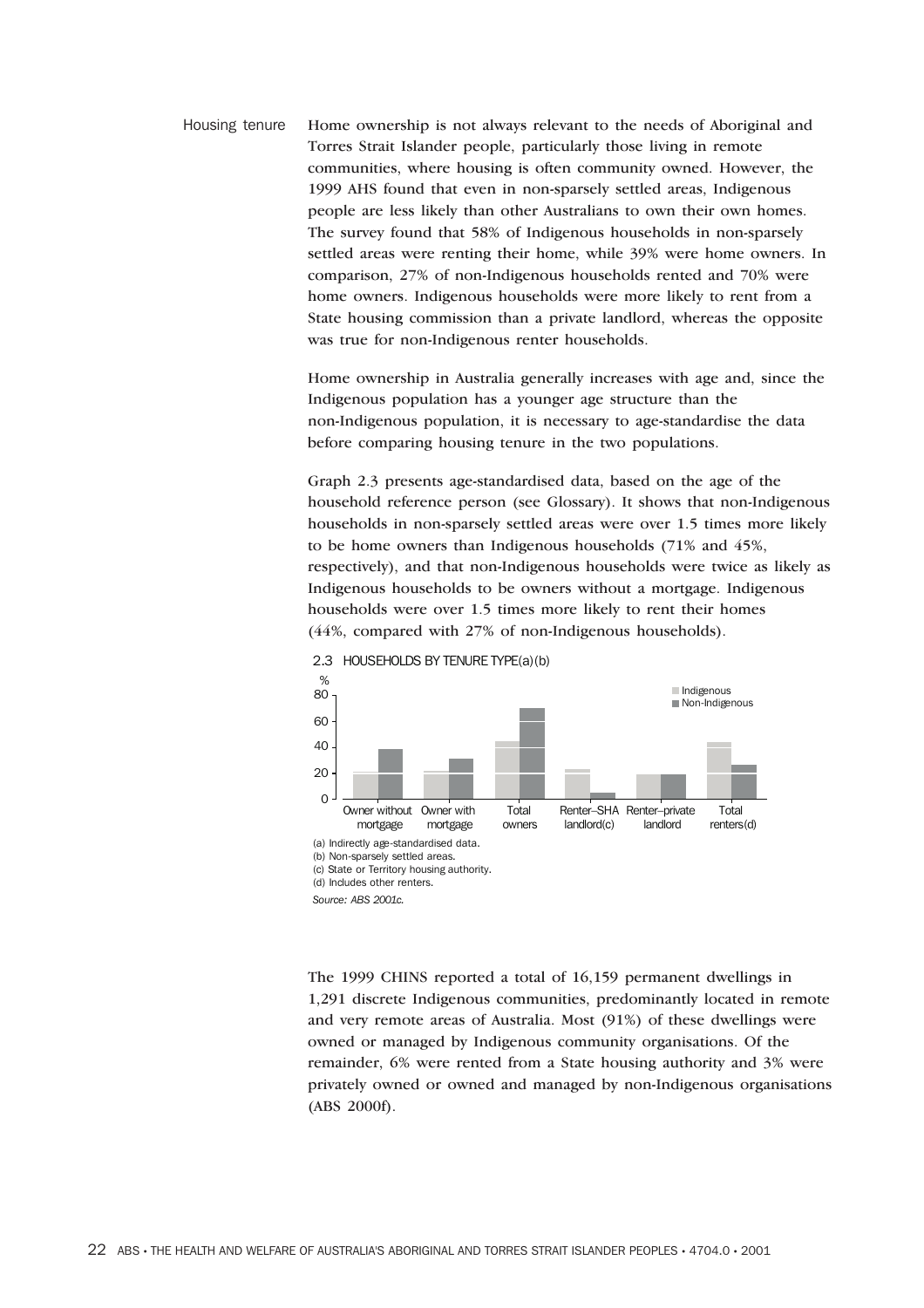Housing costs Housing-related financial stress results when housing costs are high relative to household income. Clearly, when a high proportion of income is needed to secure housing, the ability to purchase other essential goods or services is reduced. The 1999 AHS collected information on housing costs, including rent, mortgage repayments, rates, land tax and body corporate fees, and found that the Indigenous households surveyed spent, on average, a higher proportion of their income on housing than non-Indigenous households. More than a quarter of Indigenous households spent more than a quarter of their income on housing, compared with just under one fifth of non-Indigenous households (graph 2.4). The survey also found that the average weekly housing cost for Indigenous households was \$139, compared with \$129 for non-Indigenous households, reflecting the higher proportion of non-Indigenous home owners without a mortgage.





*Source: ABS data available on request, Australian Housing Survey 1999.*

Dwelling condition Findings from the 1999 CHINS indicate that the housing conditions of Indigenous people are generally poorer in rural and remote communities than in urban areas, with a third of the 14,667 community-owned or managed permanent dwellings in discrete Indigenous communities requiring major repairs (23%) or replacement (10%).

> Results from the 1999 AHS, presented in graph 2.5, show that Indigenous households were almost three times more likely than non-Indigenous households to report their homes to be in high need of repair (19% versus 7%). A higher proportion of non-Indigenous households reported no need for repairs (44% versus 34%).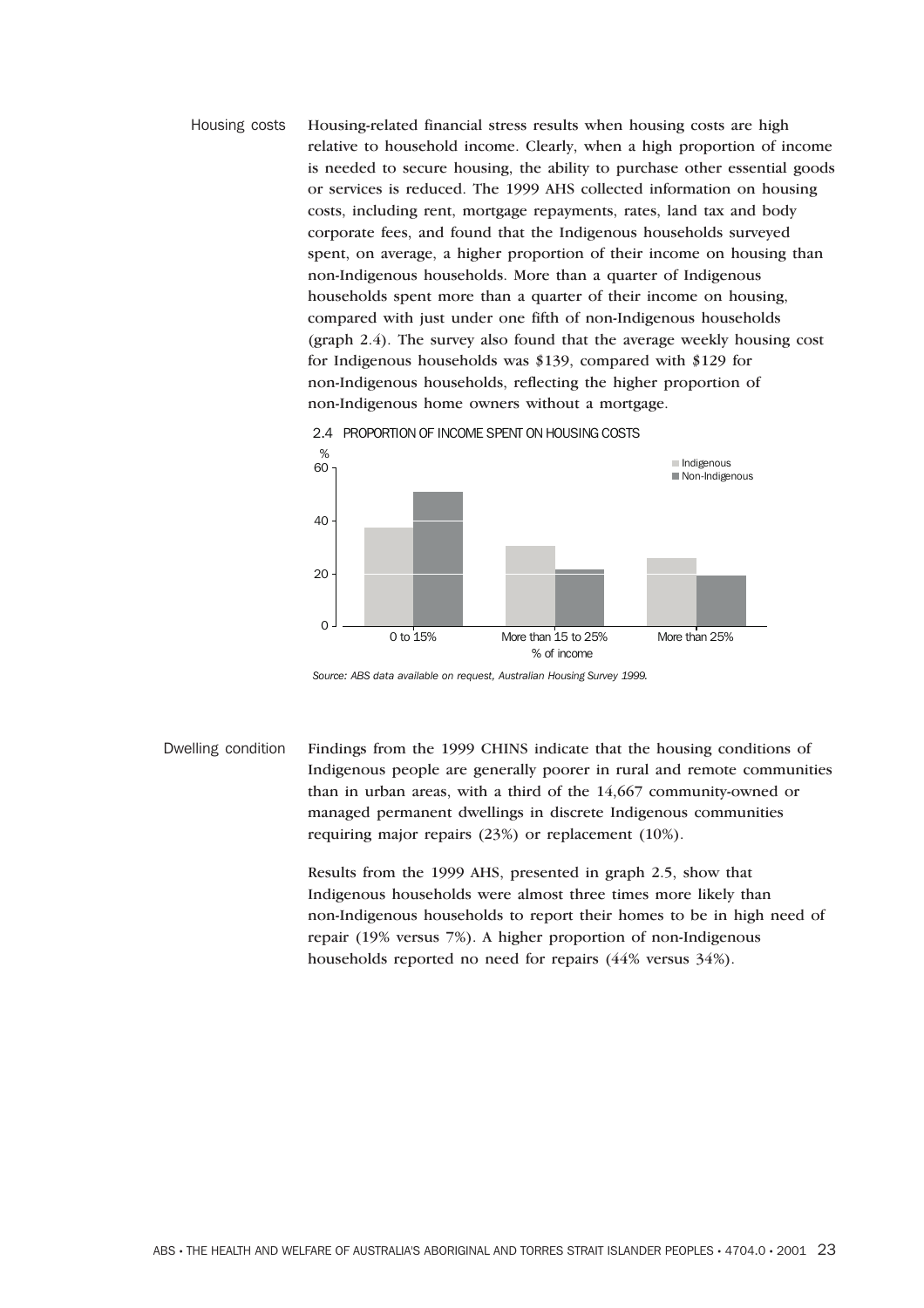

## INFRASTRUCTURE IN INDIGENOUS COMMUNITIES Inadequate and poorly maintained infrastructure are major issues affecting Aboriginal and Torres Strait Islander communities, particularly those in remote and rural areas of Australia. It is recognised that improving basic environmental health conditions, such as access to clean water, safe food and adequate sanitation, are critical issues that need to be addressed if better health outcomes for Aboriginal and Torres Strait Islander people living in these communities are to be achieved (CDHAC 2000). The following section presents information on the infrastructure of discrete Indigenous communities in Australia, collected by the 1999 Community Housing and Infrastructure Needs Survey (CHINS) (see inset 2.1).

Population Of the 1,291 discrete Indigenous communities identified in the 1999 CHINS, more than half were in the Northern Territory (53%). Western Australia and Queensland accounted for 22% and 12%, respectively.

> The combined reported usual population (see inset 2.1 for definition) of all discrete Indigenous communities was 109,994 persons. More than two-thirds of all people living in discrete Indigenous communities lived in communities with a population of 200 or more (table 2.6).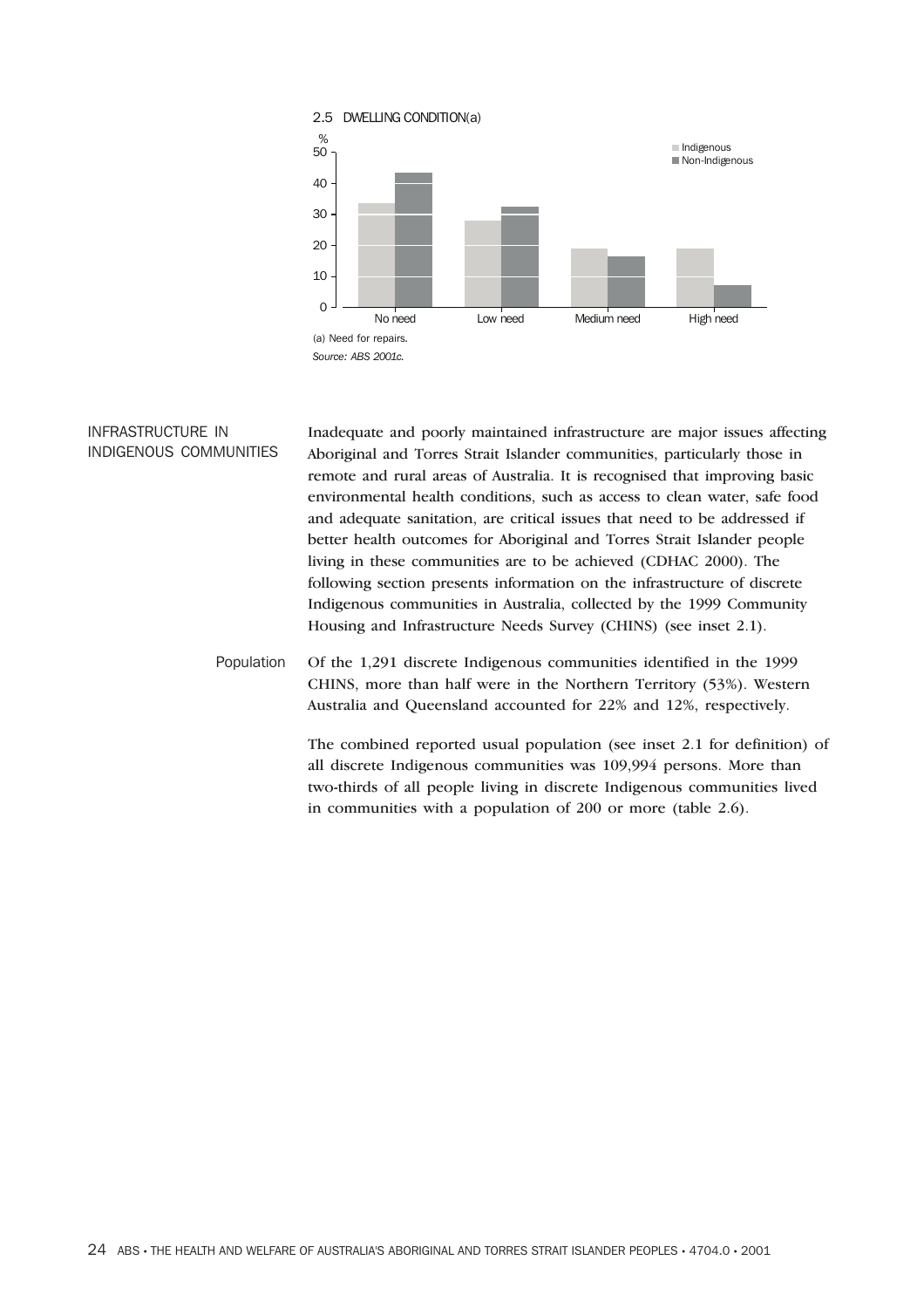## 2.6 COMMUNITY SIZE, ALL COMMUNITIES(a)

|                          | Communities with a population of |            |             |         |
|--------------------------|----------------------------------|------------|-------------|---------|
|                          | Less than 50                     | $50 - 199$ | 200 or more | Total   |
| New South Wales          | 9                                | 37         | 21          | 67      |
| Victoria                 |                                  | 2          |             | 2       |
| Queensland               | 105                              | 9          | 35          | 149     |
| South Australia          | 79                               | 18         | 9           | 106     |
| Western Australia        | 200                              | 65         | 20          | 285     |
| Tasmania                 |                                  |            |             | 1       |
| Northern Territory       | 550                              | 67         | 64          | 681     |
| <b>Australia</b>         | 943                              | 199        | 149         | 1 2 9 1 |
| Persons (no.)            | 14 571                           | 19 544     | 75879       | 109 994 |
| Community population (%) | 13.2                             | 17.8       | 69.0        | 100.0   |

(a) There were no discrete Indigenous communities located in the Australian Capital Territory.

*Source: ABS 2000f.*

Population *continued* Based on the Accessibility/Remoteness Index of Australia (ARIA—see Glossary), most (92%) discrete Indigenous communities were located in remote and very remote areas of Australia (graph 2.7). The reported usual population of these communities accounted for 81% of all people living in discrete Indigenous communities.





(a) See glossary for definitions of ARIA categories of accessibility/remoteness. *Source: ABS data available on request, CHINS 1999.*

Water supply Water is a basic necessity, and ready access to safe drinking water is an essential requirement for the sustainability of any community. An adequate supply should meet domestic needs for drinking, food preparation, bathing and general hygiene. The consumption of unsafe water can lead to serious illness and long term health consequences. The most common and widespread health risks associated with drinking water result from the presence of micro-organisms, which can cause diseases such as gastroenteritis, diarrhoea, hepatitis and typhoid fever (NHMRC 1996).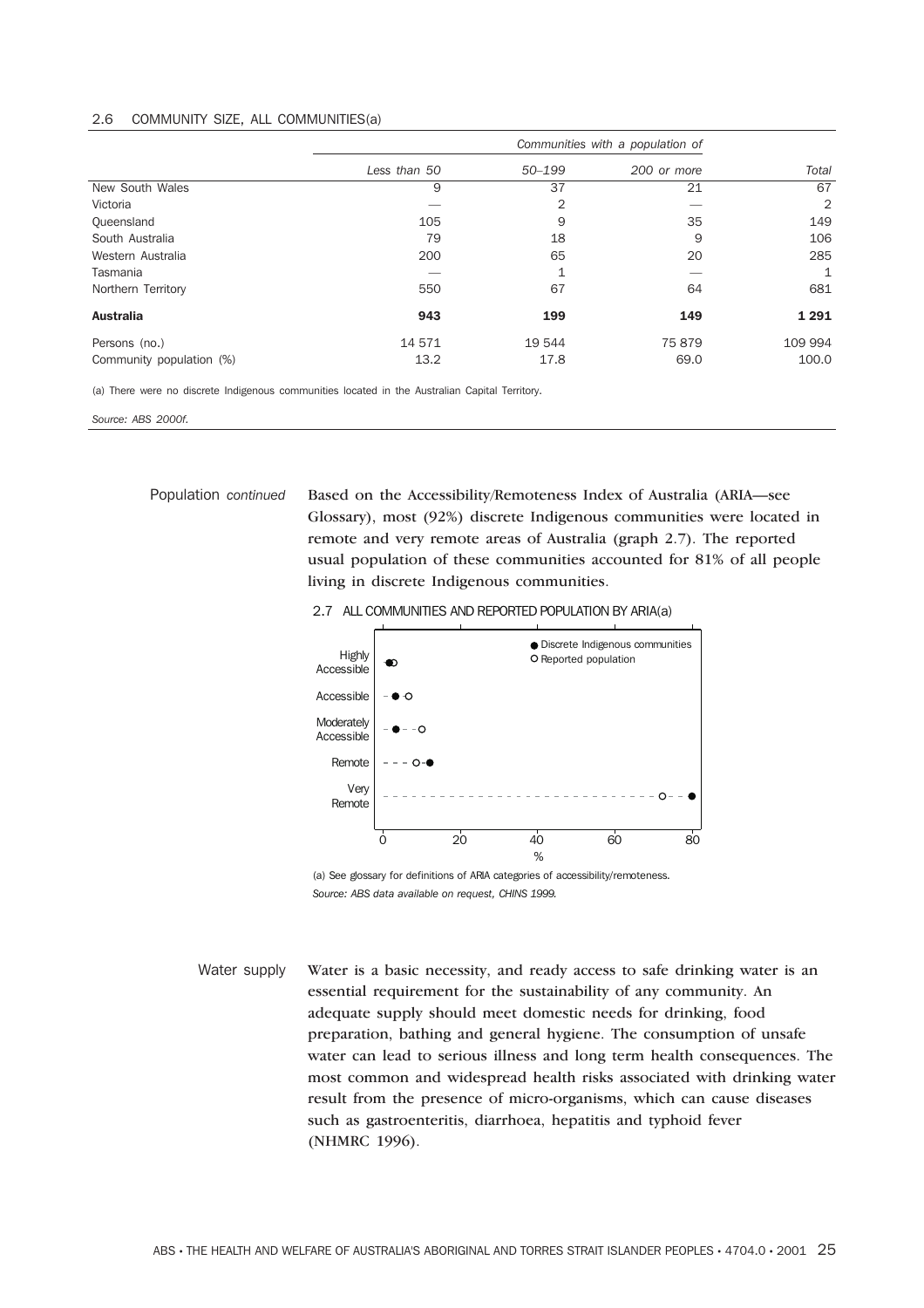Water supply *continued* A total of 184 discrete Indigenous communities, with a combined population of 19,814, had access to a town water supply that was maintained by a water authority or shire council (table 2.8). Most communities obtained their drinking water from sources for which they had responsibility for maintenance and continuity of supply. Bore water was the main supply of drinking water for 791 communities, with a combined population of 63,942. Rivers or reservoirs supplied drinking water to 98 communities (18,571 people) and about 1% of communities, with a combined population of 115 people, reported no organised water supply.

> Of the 348 communities with populations of 50 or more, 35% reported that they had experienced water restrictions in the 12-month period prior to the CHINS survey. Equipment breakdown was reported as the main reason for restrictions, and was more commonly reported than climatic reasons such as dry season shortages and drought. Of the 121 communities affected by water restrictions, over a third (36%) reported water restrictions on five or more occasions in the previous 12-month period.

## 2.8 MAIN SOURCE OF DRINKING WATER, ALL COMMUNITIES

|                                          | Communities with a population of |            |             |         |                     |
|------------------------------------------|----------------------------------|------------|-------------|---------|---------------------|
|                                          | Less than 50                     | $50 - 199$ | 200 or more | Total   | Reported population |
|                                          | no.                              | no.        | no.         | no.     | no.                 |
| Type of water supply                     |                                  |            |             |         |                     |
| Town supply                              | 69                               | 82         | 33          | 184     | 19814               |
| Bore water                               | 611                              | 96         | 84          | 791     | 63 942              |
| Rain water tank                          | 93                               | 14         | 12          | 119     | 5961                |
| River or resevoir                        | 73                               | 7          | 18          | 98      | 18 571              |
| Well or spring                           | 62                               |            | 2           | 64      | 1 3 6 3             |
| Other organised supply                   | 12                               |            |             | 12      | 148                 |
| All communities with an organised supply | 920                              | 199        | 149         | 1 2 6 8 | 109 799             |
| No organised supply                      | 16                               |            |             | 16      | 115                 |
| All communities(a)                       | 943                              | 199        | 149         | 1 2 9 1 | 109 994             |
| (a) Includes 'not stated'.               |                                  |            |             |         |                     |

*Source: ABS 2000f.*

Water treatment and regular water testing are essential to ensure that water is free from micro-organisms hazardous to human health. Information on water treatment and testing was collected from 233 communities with populations of 50 or more, which were not connected to a town water supply, representing a combined population of 76,964. Just over half these communities stated that their water was treated, with chlorination being the most common type of treatment reported. The water of 169 communities had been subjected to chemical, physical and microbiological testing in the past 12 months. Of these, 58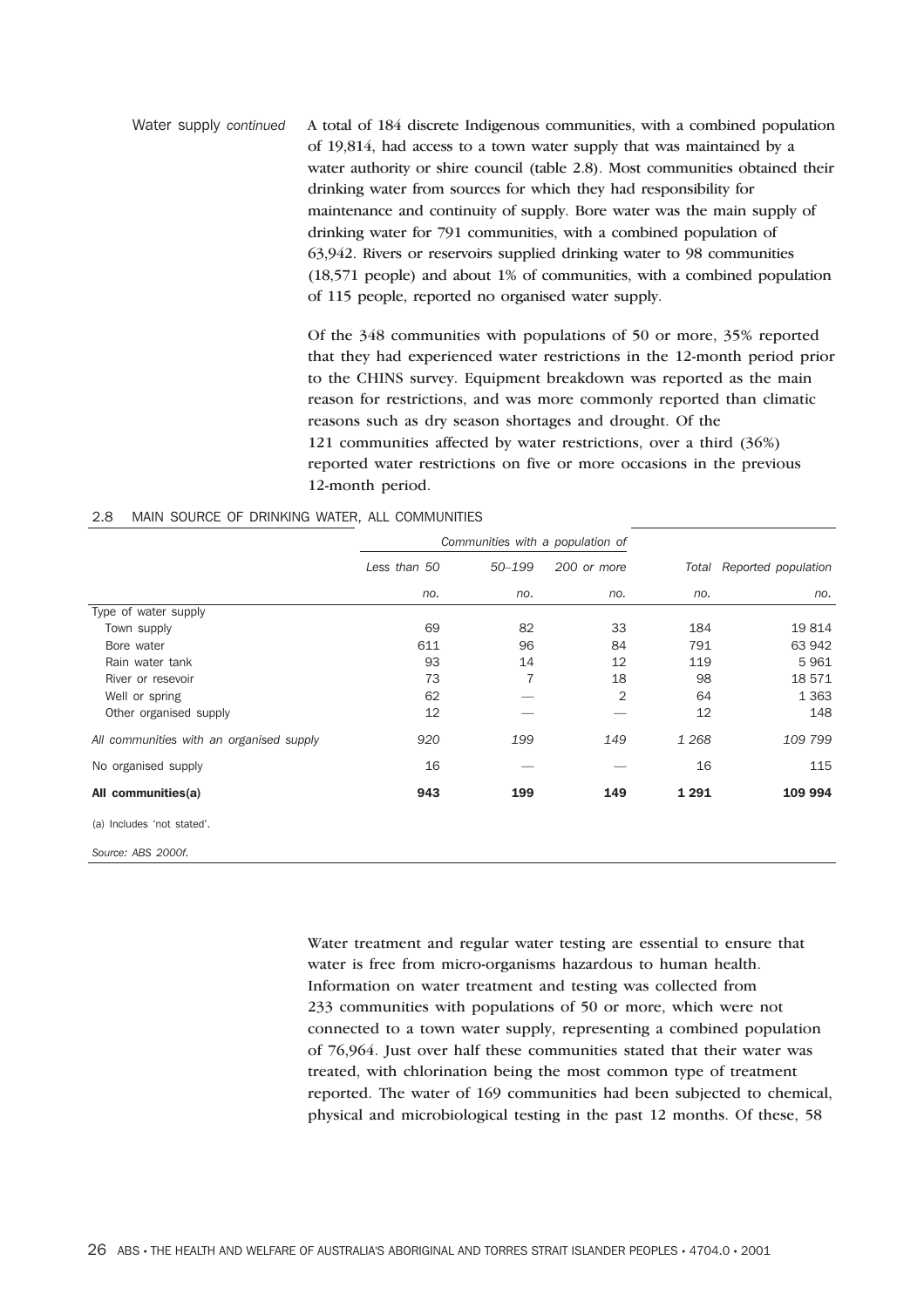Water supply *continued* (total population 25,322) provided samples which failed testing at least once. A further 64 communities which were not connected to a town water supply, representing 11,135 people, had not had their water tested in the 12-month period prior to the survey (table 2.9).

|                                                | Communities with a population of |             |       |                     |
|------------------------------------------------|----------------------------------|-------------|-------|---------------------|
|                                                | $50 - 199$                       | 200 or more | Total | Reported population |
| Water tested                                   |                                  |             |       |                     |
| Failed testing                                 | 14                               | 44          | 58    | 25 322              |
| Did not fail testing                           | 47                               | 53          | 100   | 36 918              |
| All communities with water testing(b)          | 68                               | 101         | 169   | 65 829              |
| Water not tested                               | 50                               | 14          | 64    | 11 135              |
| <b>Total communities</b>                       | 118                              | 115         | 233   | 76 964              |
| (a) Communities with population of 50 or more. |                                  |             |       |                     |
| (b) Includes 'not stated'                      |                                  |             |       |                     |
| Source: ABS 2000f.                             |                                  |             |       |                     |

## 2.9 WATER TESTING, COMMUNITIES NOT CONNECTED TO TOWN WATER SUPPLY(a)

Sewerage and drainage Of the 1,291 discrete Indigenous communities surveyed by the 1999 CHINS, 1,192 reported having a sewerage system, although a high proportion of these reported sewerage problems. Of the 348 communities which reported a population of 50 or more, 204 (59%) reported overflows or leakages in the previous 12 months, with 34 of these reporting 20 or more overflows, indicating chronic sewerage problems. Dwellings were affected in 181 of the communities experiencing sewerage problems (ABS 2000f).

> Sewage overflows or leakages were experienced by all communities, but were more prevalent in larger communities. Overflows or leaks affected 2,428, or 15%, of all community dwellings. The most commonly reported equipment and infrastructure problems were blocked drains (55%), equipment failure (39%) and insufficient capacity of the septic system (26%) (ABS 2000f).

> The method of disposal of waste water from bathrooms, laundries and kitchens (grey water) was recorded for 206 communities with a population of 50 or more and which were not connected to a town sewerage system or community maintained full water-borne sewerage system. The grey water disposal method was considered to be undesirable by Australian public health authorities in 41 of these communities (ABS 2000f).

Communities with a population of 50 or more were asked whether areas within the community had been affected by ponding in the previous 12-month period. Ponding refers to areas where large pools of stagnant water collect and remain for more than a week. A major health risk associated with ponding is the increased risk of vector-borne diseases (i.e. diseases spread by insects, such as mosquitoes). Restriction of access and contamination by sewage are other important associated problems.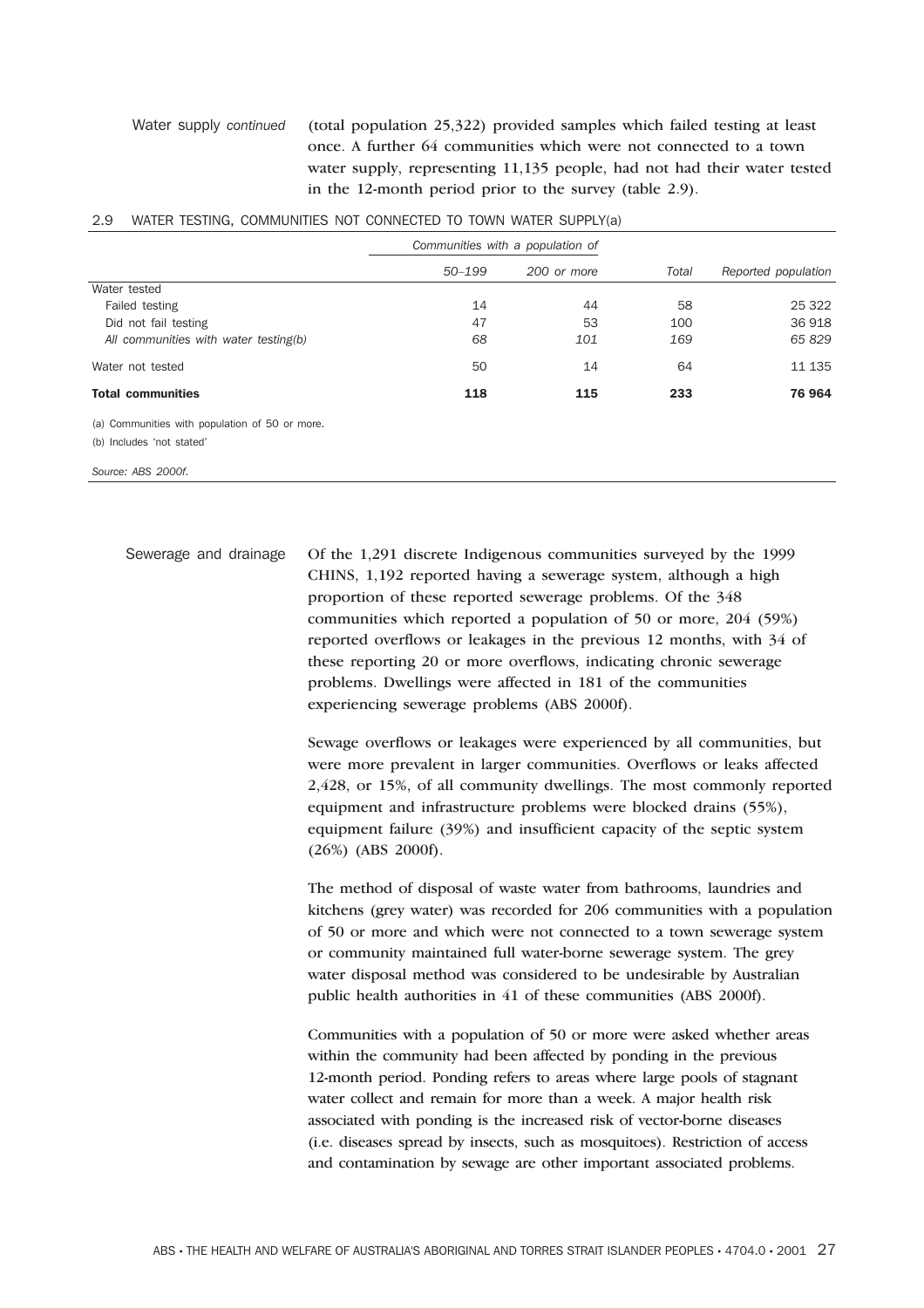- Sewerage and drainage *continued* Problems with ponding were reported by 141 discrete Indigenous communities, and 1,414 permanent dwellings were affected in 107 of these. Of all communities which experienced ponding, 56 with a total reported population of 13,550, had experienced problems on five or more occasions in the previous 12 months. The most commonly reported causes of ponding were rain (87%), overflow from blocked drains (27%) and sewage overflows and leakages (17%) (ABS 2000f).
	- Electricity The 1999 CHINS collected information about electricity supply from all 1,291 discrete Indigenous communities. One in ten communities, with a combined population of 1,378, or 1% of the survey population reported that they were without an electricity supply, although the majority of these communities had a population of less than 20 (ABS 2000f).

In communities with an electricity supply, domestic generators were the main source of power (26% of all communities), followed by community generators (23%) and State grids (22%). Nearly all (96%) communities which relied on domestic generators had populations of less than 50 people. Larger communities were more likely to have access to community generators or State grids (ABS 2000f).

Information on power interruptions was collected for 348 discrete Indigenous communities with a population of 50 or more. Most communities (80%) reported interruptions at some time during the 12 months prior to the survey. Over a third (38%) of these communities reported 10 or more power interruptions in the same period. A total of 57 communities reported 20 or more power interruptions, affecting 18,490 people, or 19% of the total population of all discrete Indigenous communities. Equipment breakdown, storms and planned outage for maintenance were the main reasons cited for power interruptions (ABS 2000f).

Rubbish collection Almost all (93%) of the 1,291 discrete communities reported some form of organised rubbish disposal. Fenced or unfenced tips located on community land were the most commonly reported form of rubbish disposal (62% of communities). A further 18% used rubbish tips located outside community land, and 10% of communities incinerated their rubbish (ABS 2000f).

> Of the 348 communities with a population of 50 or more which were asked about household rubbish collection, 322 reported that they had organised collections, and rubbish was collected at least once a week for the majority (98%) of these (ABS 2000f).